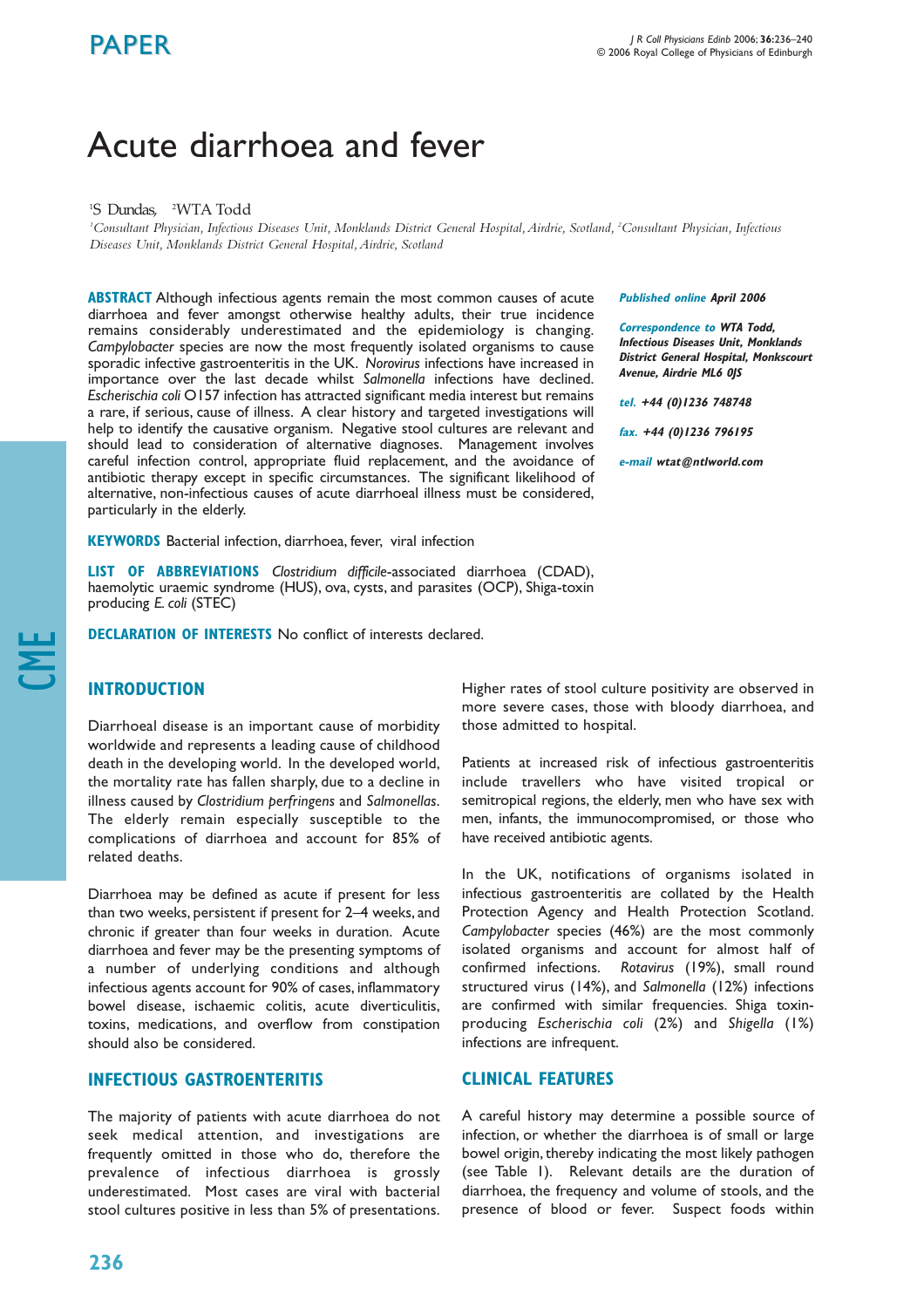| Major presenting<br>symptom      | <b>Organism</b>          | <b>Incubation</b><br>period | <b>Likely food sources</b>                             |
|----------------------------------|--------------------------|-----------------------------|--------------------------------------------------------|
| <b>Vomiting</b>                  | S. aureus                | $I-6$ h                     | Prepared foods (salads, dairy, meat)                   |
|                                  | B. cereus                | $I-6$ h                     | Rice, meat                                             |
|                                  | Norwalk-like viruses     | $24 - 48 h$                 | Shellfish, prepared foods, sandwiches, fruit           |
| Watery diarrhoea                 | C. perfringens           | $8 - 16h$                   | Meat, poultry, gravy                                   |
|                                  | Enterotoxigenic E. coli  | $I - 3$ days                | Faecally contaminated food or water                    |
|                                  | <b>Enteric viruses</b>   | $10 - 72 h$                 | Faecally contaminated food or water                    |
|                                  | C. parvum                | $2-28$ days                 | Vegetables, fruit, unpasteurised milk, water           |
| <b>Inflammatory</b><br>diarrhoea | Campylobacter            | $2-5$ days                  | Poultry, unpasteurised milk, water                     |
|                                  | Non-typhoidal salmonella | $I - 3$ days                | Eggs, poultry, meat, unpasteurised milk                |
|                                  | VTEC <sup>*</sup>        | $I - 8$ days                | Ground beef, unpasteurised milk, water, raw vegetables |
|                                  | Shigella                 | $I - 3$ days                | Faecal contamination of food and water                 |
|                                  | Vibrio parahaemolyticus  | $2 - 48$ h                  | Raw shellfish                                          |

**TABLE 1** Major food-borne organisms by principal presenting gastrointestinal symptom. (From UptoDate, Waltham, Massachussetts, USA. © 2006 UptoDate.)

\*VTEC: verocytotoxin-producing *E. coli.*

relevant incubation periods, recent antibiotic use or travel, hobbies, pets, medications, and affected contacts should also be considered. Indications for hospitalisation and investigation include profuse diarrhoea with signs of hypovolaemia, grossly bloody stools, fever, duration greater than 48 hours without improvement, severe abdominal pain, and diarrhoea in the elderly or immunocompromised.

## *Incubation period*

Symptoms that begin within six hours suggest the ingestion of preformed toxin of *Staphylococcus aureus* or *Bacillus cereus*. Symptoms that occur 8–14 hours after ingestion suggest *C. perfringens.* Symptoms that begin more than 14 hours after ingestion can result from viral or bacterial infection.

## *Fever*

Fever suggests infection with invasive bacteria such as *Campylobacter, Salmonella,* or *Shigella*, enteric viruses, or a cytotoxin-producing organism such as *Clostridium difficile* or STEC.

## *Diarrhoea*

The enteric locus of infection and the dominant pathogenic process will determine the clinical presentation.

Acute dysentery is defined as frequent, small bowel movements accompanied by blood and mucous with tenesmus or pain on defecation. The syndrome implies inflammatory invasion of the colonic mucosa and in this context, invasive bacteria such as *Campylobacter, Shigella*, and STEC are the most likely causes. Faecal leukocytes are present. The epidemiological patterns of acute dysentery are influenced by the low inoculum required for infection and consequently there is a high risk of person-to-person spread.

Large-volume watery diarrhoea and diffuse abdominal cramps are typical of small intestinal infection. There is only a modest increase in the number of stools because the colonic reservoir is intact. This is a noninflammatory process confirmed by the absence of faecal leukocytes. The diarrhoea is mediated by bacterial enterotoxins that alter fluid and electrolyte transport (*Vibrio cholerae,* enterotoxigenic *E. coli*, enteropathogenic *E. coli, Salmonella* species, *Cryptosporidium, Clostridium perfringens, Bacillus cereus*) or organisms that characteristically affect the proximal small bowel (*Giardia lamblia, Rotavirus, Norovirus*: previously known as Norwalk agent).

## **INVESTIGATIONS**

## *Faecal leukocytes*

The ability of faecal leukocytes to predict inflammatory diarrhoea has varied greatly, with reported sensitivity and specificity ranging from 20–90%. Consequently, it is not recommended as a routine investigation of diarrhoea.

## *Stool cultures*

Stool culture is important in those with severe illness, the immunocompromised, and for employees such as food handlers, who require negative stools to return to work. A routine culture will identify *Campylobacter,*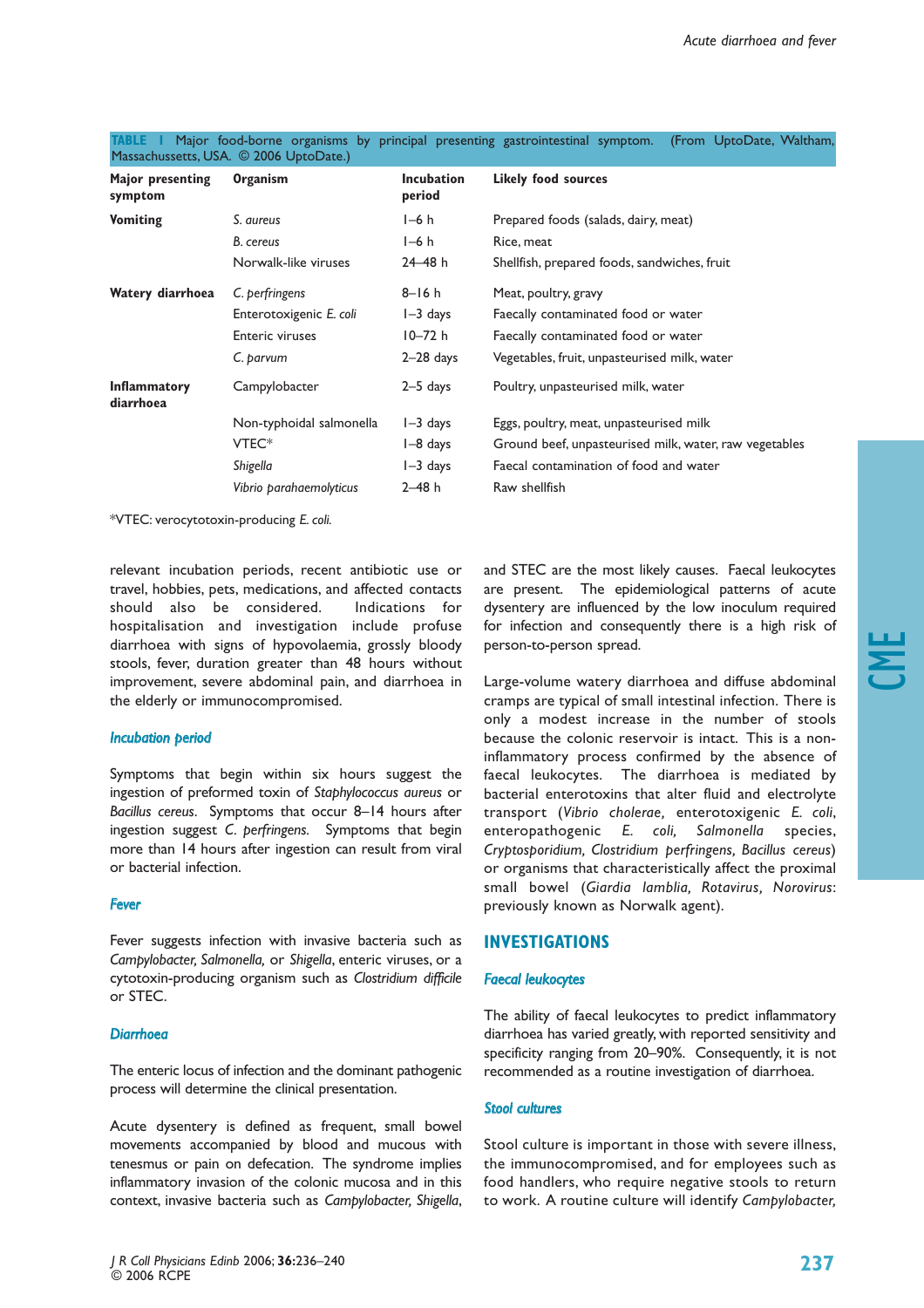

**FIGURE 1** Number of cases of *Norovirus.*

*Salmonella,* and *Shigella*. Culture for Shiga toxinproducing organisms such as *E. coli* O157, although requiring a specific McConkey sorbital medium, is now carried out routinely in the UK. Bacterial pathogens are excreted continuously and a negative result is generally accurate. Stool cultures are of little value in those developing diarrhoea following more than 72 hours hospitalisation, in whom stool examination for *C. difficile* toxin is a much more relevant investigation.

Routine stool examination for OCP, such as *Giardia*, *Cryptosporidium, Cyclospora, Entamoeba histolytica*, is not cost effective. Stools should be investigated for OCP in cases of persistent diarrhoea, patients who have travelled to an endemic area such as Eastern Europe, within a community water-borne outbreak, in men who have sex with men, and in cases of bloody diarrhoea where amoebiasis is suspected. Due to the intermittent excretion of OCP, three stool specimens should be sent on consecutive days.

## *Further investigation*

CME

Flexible sigmoidoscopy or colonoscopy are rarely indicated but may be required to identify inflammatory bowel disease or ischaemic colitis, and in immunocompromised patients. Additional investigations are determined by the most likely pathology, and abdominal CT, barium enema, or isotope-labelled white cell scan may be required in specific circumstances.

## **MANAGEMENT**

All suspected infective cases require single-room isolation with 'enteric' precautions.

Fluid and electrolyte replacement constitutes the cornerstone of treatment of diarrhoeal illness. Intravenous rehydration is grossly overused and rehydration should preferably be by the oral route with solutions that contain water, salt, and sugar. Antimotility



**FIGURE 2** Gastrointestinal infections: Laboratory Reports Scotland 1983–2004. Data for 2004 remain provisional. (From Health Protection Scotland.)

agents should be avoided as they may exacerbate or prolong symptoms.

In otherwise healthy patients there is a lack of benefit from antibiotic therapy. The British Infection Society has identified patients with 'high risk criteria' for whom antibiotics should be considered on admission. These are:

- Age >60 years
- Reduced gastric acid
- Immunocompromised
- Significant co-morbidity
- Elevated white cell count
- Fever or bloody diarrhoea

The duration of gastroenteritis and the most likely organism should also be taken into consideration. If criteria for antibiotic therapy are met, oral ciprofloxacin, to which the majority of isolates remain susceptible, is generally recommended.

## **IMPORTANT ORGANISMS**

## *Viral infections*

Thirty to forty per cent of all acute episodes of gastroenteritis are caused by viruses, which may be grouped into four categories: *Rotavirus*, enteric adenovirus, astrovirus, and calicivirus (including *Norovirus*).

*Norovirus* infections have become the most important cause of institutional, particularly healthcareassociated, outbreaks of gastroenteritis and are difficult to contain. (See Figure 1.) A large human reservoir of infection, a very low infectious dose, and the ability to be transmitted by a variety of routes, including aerosol and faecal–oral, contribute to the impact of the disease. Infection by this virus has now become the most common cause of gastroenteritis in adults in the UK. A new genotype (2.4) has emerged recently and the previous clear winter peak has changed with the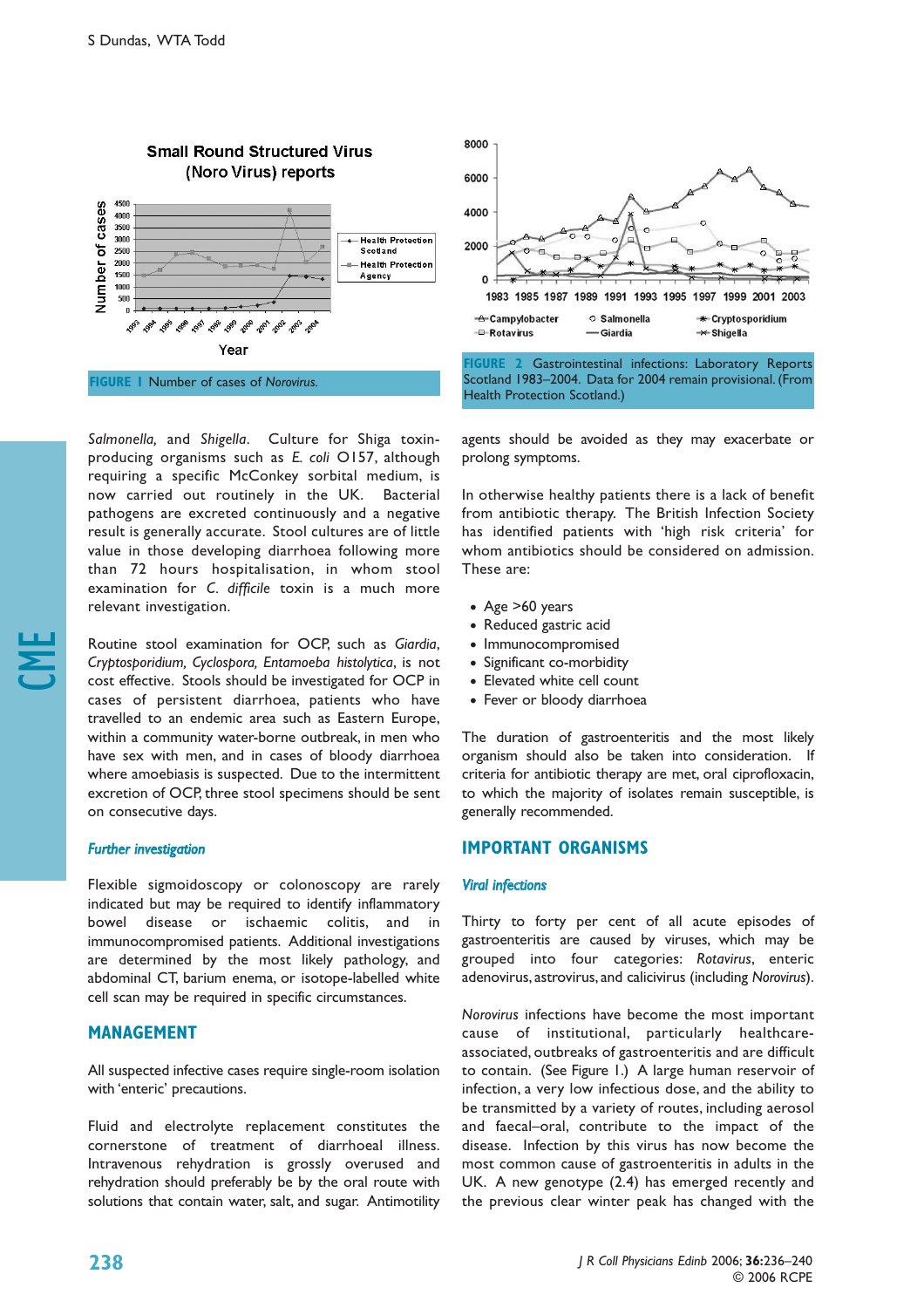loss of the seasonal characteristic. Generally there is little merit in sending stools for viral cultures or PCR as knowing the identity of the virus does not alter management, which involves careful infection control and supportive fluids as above.

## *Bacterial pathogens*

The annual number of cases of notified gastroenteritis by causative organism is shown in Figure 2.

#### **Campylobacter**

*Campylobacter* is now the most common cause of bacterial infective gastroenteritis in the UK. Infection is transmitted from raw or undercooked meat, especially poultry, and is often linked to fast food outlets, unpasteurised milk, and domestic pets with diarrhoea. Person-to-person transmission is unusual. The organism does not multiply in food and foodborne outbreaks are rare. The incubation period is 2–5 days. Presentation is usually with abdominal pain and bloody diarrhoea, and vomiting is uncommon. *Campylobacter* may be confused with ulcerative colitis or Crohn's disease and findings on rectal biopsy are not specific. Toxic megacolon has been reported and may necessitate colectomy. Transient bacteraemia occurs in 1% of infections and does not require specific treatment in the immunocompetent host. The majority of patients do not require antibiotics and although patients with 'high-risk' features are usually treated with ciprofloxacin, significant resistance is emerging and recommendations may change.

#### **Salmonella**

*Salmonella* infections have reduced considerably in the UK over the last decade largely due to rigorous management of infection in poultry flocks. Transmission is predominantly from red and white meats, raw or undercooked eggs, milk, and dairy products. Person-to-person spread is common during the diarrhoeal phase of illness. Salmonellosis presents with watery diarrhoea, vomiting, and fever. Blood cultures are positive in 1–4% of infections and the elderly and the immunocompromised are at increased risk of both bacteraemia and metastatic infection. Endovascular infection occurs in 10–25% of persons over 50 years of age, usually involves the aorta, and most commonly results from seeding of atherosclerotic plaques or aneurysms. Mortality rates from endovascular infection range from 14–60% and are lower with prompt diagnosis and combined medical and surgical therapy. Ciprofloxacin is the antibiotic of choice for 'high-risk' patients with severe gastrointestinal infection and bacteraemia. Prolonged antibiotic therapy is required for endovascular infection. Following the resolution of gastrointestinal symptoms the mean duration of carriage is 4–5 weeks but may be prolonged by antibiotic therapy.

#### *Shiga-toxin producing* E. coli

Shiga-toxin producing *E. coli* infections such as *E. coli* O157, although infrequent, attract significant attention because of potentially serious complications, particularly the HUS. Transmission is from undercooked ground beef, water, and cross-contamination of cooked products. The low infectious dose of STEC strains, estimated to be less than 100 organisms, facilitates transmission. Gastrointestinal symptoms range from mild diarrhoea to haemorrhagic colitis with often dominant and severe abdominal pain.

Haemolytic uraemic syndrome develops in 10% of patients overall, with children under the age of five and the elderly most at risk. Haemolytic uraemic syndrome is characterised by acute renal failure, haemolytic anaemia, and thrombocytopenia. Although the kidneys are the most vulnerable target organs, any tissue may be affected. Mortality rates following HUS have improved recently but remain around 5% in children and more in the elderly due to an increased incidence of neurological complications. Antibiotics should be avoided, as there is some evidence that they may promote the release of Shiga toxin and increase the risk of HUS.

#### Clostridium difficile*-associated diarrhoea*

*Clostridium difficile*-associated diarrhoea usually occurs 4–9 days after starting antibiotics, and almost all antibiotics have now been implicated in causation. It predominantly affects frail elderly people in whom the mortality rate may be as high as 25%. Clinical severity varies from mild watery diarrhoea to severe bloody diarrhoea. Complications include hypovolaemic shock, toxic megacolon, perforation, haemorrhage, and sepsis. *Clostridium difficile* is spread indirectly by the faecal–oral route via spores left on surfaces. *Clostridium difficile*-associated diarrhoea is characterised by progression from an uncolonised state through to *C. difficile* colonisation followed by, in response to antibiotic pressure, toxin production. Asymptomatic colonisation occurs in over 20% of hospital patients and UK infection rates are increasing exponentially, particularly in vulnerable hospitalised patients.

To eradicate CDAD, oral metronidazole, 400 mg every eight hours, is the treatment of choice. Oral vancomycin, in an initial dose of 125 mg every six hours, is at least as effective as metronidazole but in view of its greater cost should be reserved for those who have failed to respond to metronidazole or for the severely unwell patient. If patients are unable to take oral medications, a nasogastric tube is necessary because the enteral route is required to treat infection. Current antibiotic therapy should be withdrawn if possible. Evidence is inadequate to support the use of prebiotics or probiotics for treatment of established CDAD.

CME